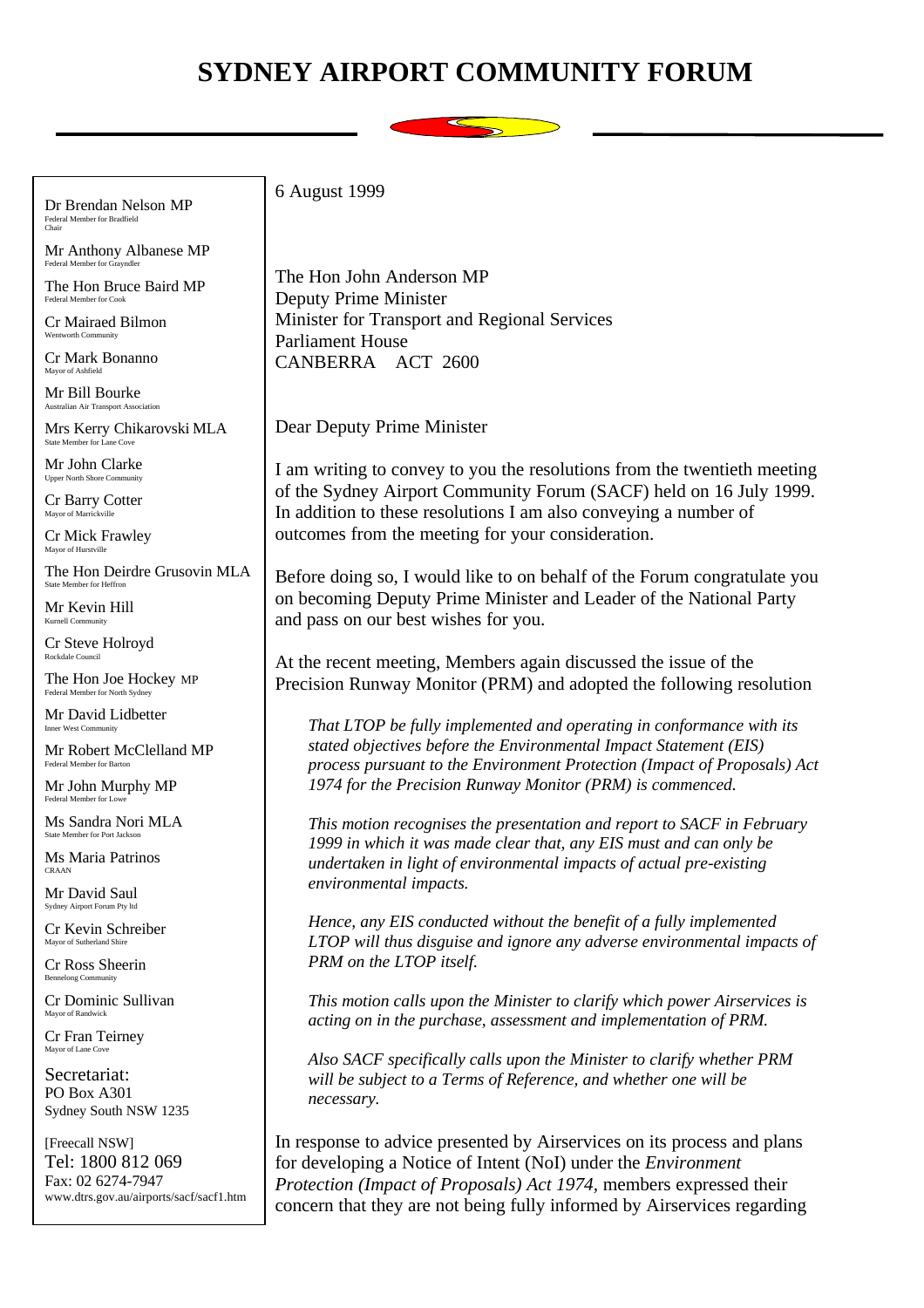the proposal to use PRM from the north. Given your assurances to the Forum that it will be fully consulted on the proposal, members believe that they should be given an opportunity to consider all of the options being evaluated in the development of the proposed procedures for PRM operations.

Additionally, the Forum should have an opportunity to comment on a draft of the NoI prior to it being lodged with Minister Hill. The Forum seeks your intervention in this matter.

Members discussed the development of a project plan by Airservices for LTOP and resolved the following:

*In light of Dr Brendan Nelson's letter to Airservices Australia of 21 April 1999*

*"Consistent with basic strategic planning of any organisation of a reasonable size, what is required is an outline of not only how LTOP has developed, progress which has been made but what plans Airservices has for the further implementation of LTOP and when each step is likely to be implemented"*

*and the response from Airservices in their letter dated 5 May 1999,*

*"I consider that I have already provided the SACF, at its 26 February 1999 meeting, with a detailed report on Airservices Australia's work program for the LTOP. At that meeting, you will recall I listed the Ministerial directions under LTOP, the progress that had been made to date and the future plans in relation to each direction. I also went to some length to detail the other major projects currently being undertaken by Airservices such as TAAATS, business transition planning and planning for the Olympics as well as the implications of the BASI report into Airservices. At this stage, I believe there is little more I can add over and above the LTOP implementation plan I detailed at the February SACF meeting."*

*and also in light of the Minister for Transport and Regional Services response to Question 658 in Senate Estimates*

*"On 30 July 1997 the then Minister directed Airservices Australia to implement progressively the Sydney Airport LTOP. No completion date was specified by the Minister."*

*SACF calls upon the Minister to direct Airservices to prepare:*

*A project plan which includes:*

- *(i) Project steps, including*
	- *(a) parent and child tasks*
	- *(b) discrete start and end dates for each tasks*
	- *(c) task allocation to specific persons*
	- *(d) milestone dates*
- *(ii) Baseline Analysis*
- *(iii) Budget analysis directly flowing from this project analysis*
- *(iv) Project scheduling including*
	- *(a) time,*
	- *(b) personnel and*
	- *(c) money targets to actual completion dates and other forecasts*
- *(v) Change Management reporting including changes to proposed project steps*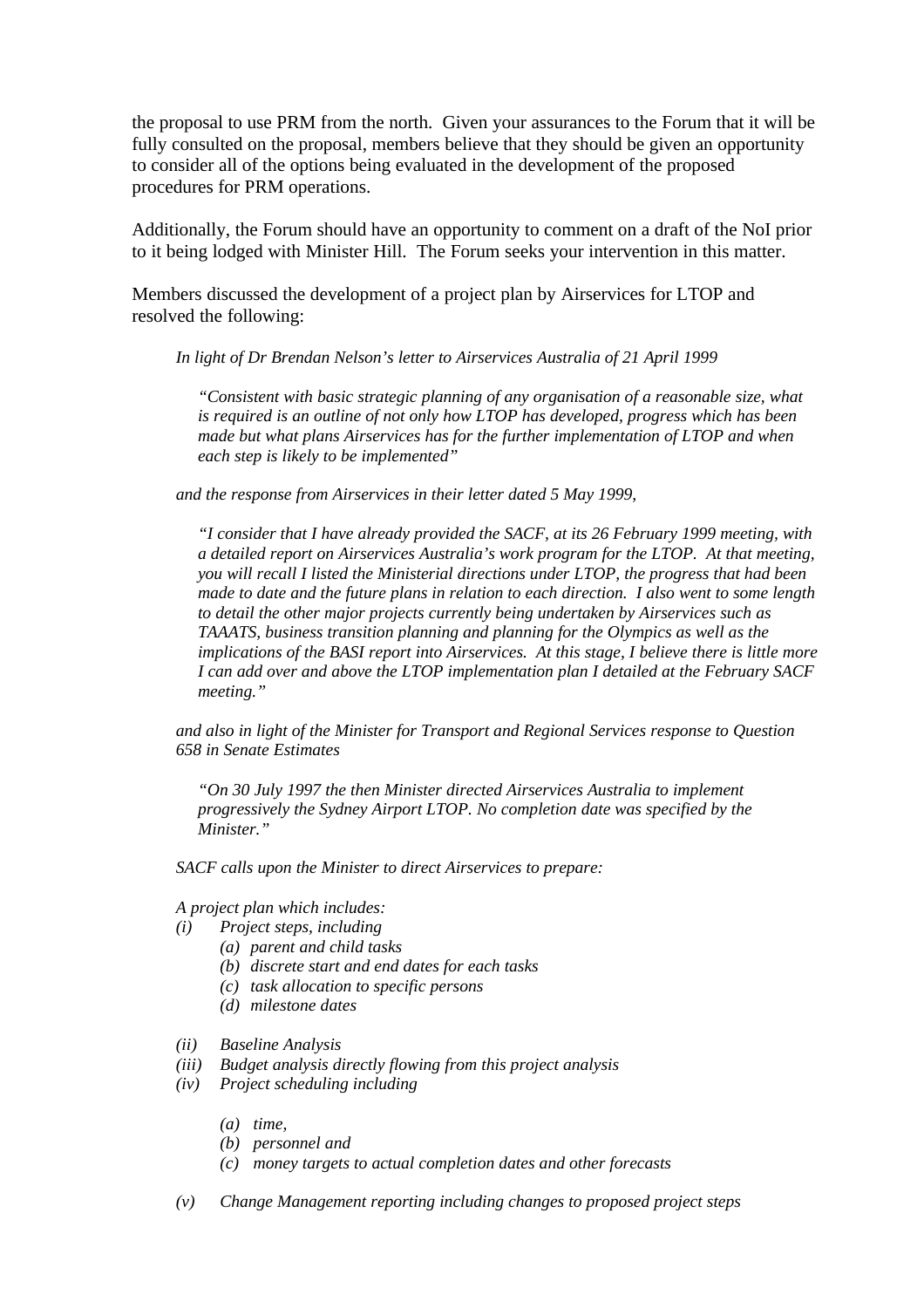*(vi) Expectations Management reporting.*

*This motion notes that the existing presentation of project management is inadequate in that it does not:*

- *(a) Stipulate discrete completion dates for the full implementation of LTOP*
- *(b) Stipulate all management criteria essential to implementation of LTOP including*
	- *(i) Times for completion of each task*
	- *(ii) Times of achievement of flight movement percentages and respite objectives.*

*It is also moved that SACF forthwith call on the Minister to require Airservices to fully comply with the spirit of the SACF (B Nelson MP) letter of 21 April 1999.*

The Members passed the following resolution after discussing the boundaries of the aircraft noise insulation project in the light of the number of movements to the north of the Airport

*That SACF notes the number of aircraft movements to the North of the Airport is substantially more than the targets set in the LTOP.*

*We note that in the 1999/2000 Budget, the Federal Government agreed to give insulation to a limited number of residents north of Stanmore Road. Whilst supporting this decision, SACF reiterates our strong view that insulation should be given to all those who were included in the original Sydney Airport Insulation Project.*

*To ensure revenue neutrality the Government should utilise the Aircraft Noise Levy, by either increasing the above amount \$3.40 or by extending the period in which it applies.*

The Forum received a presentation from the Australian Defence Forces (ADF) concerning its Pre-Olympic Counter Terrorist Exercise scheduled for July/August 1999 which members discussed at length. The Forum was particularly concerned at proposals to fly operations after 11pm. The following resolution was passed.

*SACF notes Australian Defence Force (ADF) advice that there is no operational impediment to Exercise Pegasus activities taking place in non-curfew hours. Following consultation with ADF personnel, SACF calls on the Premier and NSW Government to work with agencies to urgently facilitate transfer of Exercise Pegasus to non-curfew hours.*

This is now a matter for the ADF and the NSW Government to urgently deal with.

The Forum discussed the possible insulation of St Luke's Anglican Church in Enmore and passed the following resolution.

*SACF calls upon the Minister to expand the insulation program to take in St Luke's Anglican Church, Stanmore Road, Enmore given its close, if not immediate, proximity to the border of the scheme.*

The Church is outside the current insulation eligibility area but is considered somewhat unique in that it is between the two extended runway centre lines and is therefore close to two of the contours rather than one which is the usual case. I would appreciate you giving consideration to adding this Church to the insulation scheme, as at least providing some form of assistance to the Church.